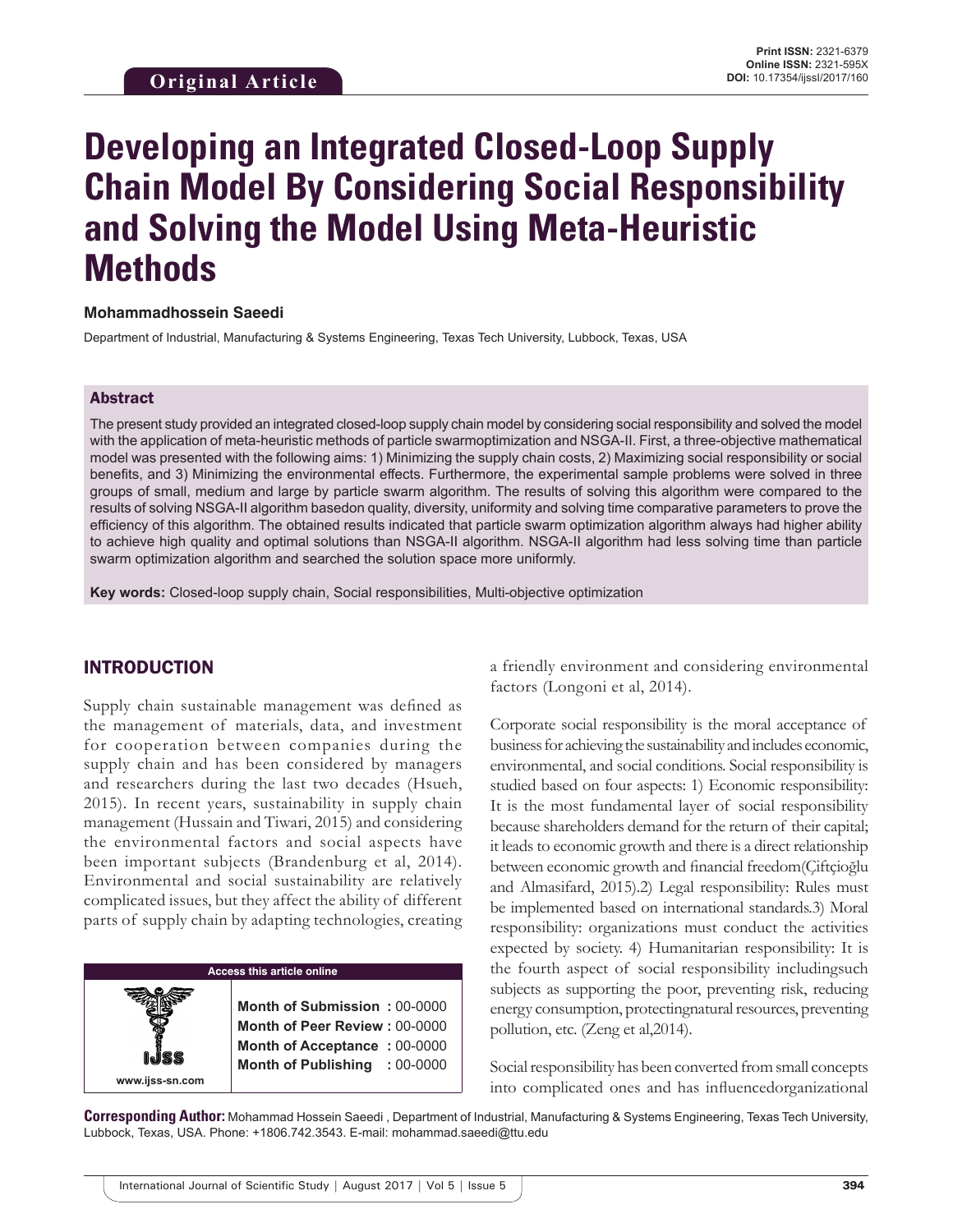decision-making for more than several decades. From an economic standpoint, the lagged value of final consumption expenditure has a significant effect on the share of final consumption expenditure in Gross Domestic Product (Almasifard and Saeedi, 2017). The combination of social responsibility, sustainability, and cost clarification helps shareholders to accept more social responsibility, have self– confidence, and make efforts for new innovations. This strategy has many effects on suppliers and organizational implementation helping to promote the safety of products, technology, and process in terms of environment. When organizations improve programs by implementing social responsibility, they should pay attention to the opinions and needs of shareholders and workers to improve working conditions, health, and job security in the long term (Bijoylaxmi et al, 2015).

The purpose of implementing social responsibility is to create consistency in supply chain, optimize social welfare, and reduce production costs leading to the reduction of price, stimulation of customers for more purchases, and optimization of supply chain profit. Analyzing the effect of social responsibility on 133 Eco-Responsible Spanish companies showed that it has non-economic effects such as organizational liability, creating motivation in employees, customer satisfaction, innovations, energy saving, material recycling, etc.(Reverte et al,2015).

According to previous reviews, few articles used quantitative models for supply chain sustainable management (Reverte et al,2015). Based on the importance of the subject and this research gap, the present study provided the mathematical model of sustainable closed-loop supply chain by considering social responsibility and problem solving by using meta-heuristic algorithms. First, the multiobjective quantitative model was presented to optimize the implementation cost and levels of social responsibility and reduce the environmental effects. Since the sustainable distribution of supply chain is an NP-HARD problem (Panda et al, 2014), the meta-heuristic methods of PSO and NSGA-II were used to solve the model.

## REVIEW OF LITERATURE

In recent years, many researchers studied and presented models for closed-loop supply chain. For example, Vahdani (2015) presented a multi-product and multi-period model for designing the closed-loop supply chain network under fuzzy environment. Demirel et al (2014) presented a multipiece and multi-period hybrid linear planning for a closedloop supply chain network. Fallah-Tafti et al (2014) in their study designed the supply chain network in an integrated way. Their proposed network is a multi-level network including assembly, customers, and collection and disposal centers.MA et al (2016) presented a bi-objective planning model for closed-loop supply chain under the conditions of uncertainty. They presented a single-objective mathematical model for closed-loop supply chain problem and used LINGO software for problem solving. LINGO could not solve the larger problems because the problem was NP-HARD. Thus, the researchers only solved the smaller problems. Banasik et al (2017) presented the linear planning multi-objective model of closed-loop supply chain for mushroom production. Their model in direct logistics included producer and retailer level butother levelswere not considered. In addition, in reverse logistics, the collection and rehabilitation centers were considered. Hassanzadeh Amin and Baki (2017) presented the multiobjective facility location model in closed-loop supply chain under fuzzy conditions. They modeled the reverse logistics facilitylocation in their model. In addition, there are studies in the field of social responsibility. Hussain et al (2015) used interpretive structural modeling(ISM) and analytical network process (ANP) for evaluating the appropriate alternatives of resources, time, and money in line with economic-environmental and social aspects in supply chain sustainable management. Furthermore, MCarment Suescun (2015) found that many problems are still unknown based on the development of social responsibility area by studying the extractive industries of Latin America and the Caribbean (LAC). Although most mining companies in LAC area accepted the concept of social responsibility due to the increase of social expectations and the ability of establishing relationships with local communities. However, there are some inconsistencies in implementingsocial responsibility due to the non-satisfaction of employees' expectations, fear, distrust, and unknown inconsistencies.

Saeidi et al (2014) studied 250 manufacturers in Iran andthey concluded that there is a direct relationship between social responsibility and organizational programs; they also found a direct relationship between social responsibility and three factors of comparative advantage. Sustainability, liability, and customer satisfaction were considered as the probable intermediatesbetween these two relationships.

## MATHEMATICAL MODELING

The network studied in this research is a direct and reverse integrated logistic network that can be applied in industries which can recycle, bury, dispose, remanufacture, and repair the products that are at the end of life products. In the designed model, the return products are divided into recoverable products, remanufacturing products, recyclable products, and products for disposal.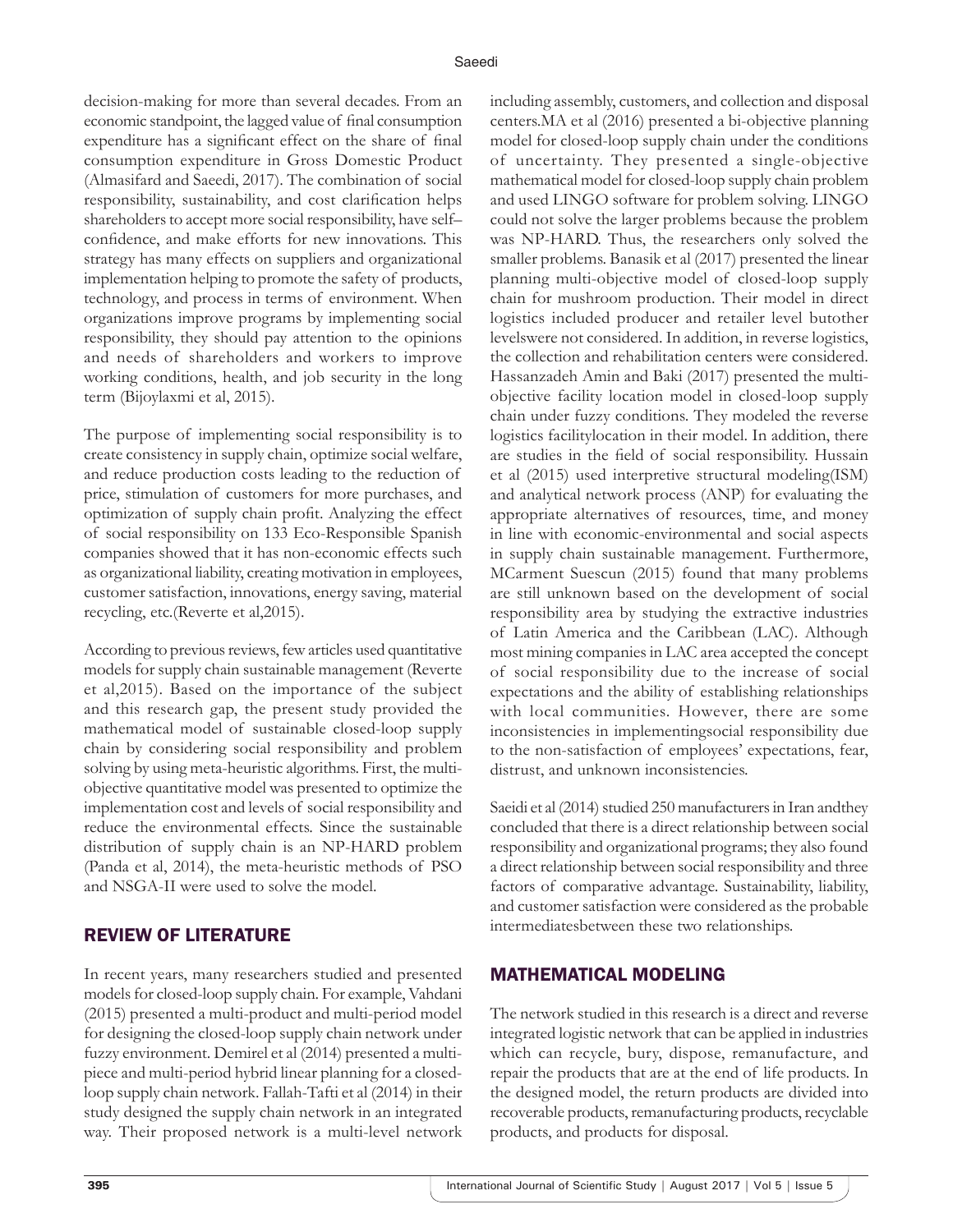Recoverable products are recovered in collection and rehabilitation centers and can be completely reused after the recovery. These products are sent to distribution centers for sale. Remanufacturing products can be recovered in production centers and enter the production line after the recovery. The products which cannot be used anymore, except in raw materials or convertible materials, are sent to recycling centers. The products which cannot be used anymore, even in raw materials preparation, are sent to burial and disposal centers for secure burial. This network can supporta variety of industries like electronic and digital equipment (computers, cameras, etc.), automotive industries and other similar industries.

Based on the above-mentioned issues, the hypotheses considered for modeling are as follows:

- The model is multi-period and multi-product. In addition, the capacity of all facilities is limited.
- Customer demand and values of return products are certain.
- The place of suppliers and producers are certain and fixed.
- The number is three-dimensional, and the solution space is discrete.
- The number of facilities is not predetermined.
- All customers' demands are responded and all return products are collected.
- The maintenance cost is dependent on the end of period inventory and shortageis not allowed.
- The place of producers, suppliers, and customers is fixed and other places include potential distribution, collection, rehabilitation, recycling, burial, and disposal centers.

# **Indices, Parameters, and Research Variables**

#### *A. Indices*

- I: Fixed points set for supply centers  $i \in I$
- J: Fixed points set for production centers *j* ∈ *J*
- K: Fixed points set for distribution centers  $k \in K$
- L: Fixed points set for customers  $$
- M: Fixed points set for collection and rehabilitation centers *m* ∈ *M*
- P: Fixed points set for recycling centers  $p \in P$
- N: Fixed points set for burial and disposal centers *n* ∈ *N*
- S: set of products  $s \in S$

T: time  $t \in T$ 

#### *B. parameters*

- $r_i^{st}$ : The amount of product *s* from customer center *I* at time *t*
- $d_i^{\mathcal{A}}$ : The amount of product demand *s* by customer *I* at time *t*
- *B*<sup>*j* $\cdot$ </sup>: Return product rate *s* from collection and rehabilitation center *m* to production center *j* at time *t*
- *Bn<sup>d</sup>*: Return product rate s from collection and rehabilitation center m to burial and disposalcenter at time t
- *Bk<sup>tt</sup>*: Return product rate s from collection and rehabilitation center m to distribution center k at time t
- *Bp<sup>st</sup>*: return product rate s from collection and rehabilitation center m to supply center pat time t
- *f k* : The fixed costs of constructingthe distribution center at place k
- *f <sup>m</sup>*: The fixed costs of constructing the collection and rehabilitation center m at place m
- *f p* : The cost of constructing the recycling center at place p
- *f n* : The cost of constructing the burial and disposal at place n
- $c_{ij}$ <sup>c</sup>: All costs of transporting product s from supplier product I to producer center j
- $c_{jk}$ <sup>e</sup>: All costs of transporting product s from producer product j to distribution center k
- $c_{kl}$ : All costs of transporting product s from distribution center k to customer center I
- *c lm s* : All costs of transporting each return product from customer I to collection and rehabilitation center m
- *c mp s* : All costs of transporting each return product from distribution and rehabilitation center m to recycling center p
- *c mn s* : All costs of transporting each return product from distribution center m to burial and disposal center n
- $c$ <sup>*mk*</sup>: All costs of transporting each return product from collection and rehabilitation center m to distribution center k
- *c mj s* : All costs of transporting each return product from collection and rehabilitation center m to production center j
- $c_{p}$ <sup>2</sup>: All costs of transporting each return product from recycling center p to production center j
- $c_{pi}$ <sup>s</sup>: All costs of transporting each return product from recycling center p to supply center i
- *cqjj s* : All costs of transporting product s from productioncenter j to its warehouse
- *cqjk s* : All costs of transporting product s from production warehouse k to distribution center k
- *cai* : The capacity of supply center at place i
- *caj* The capacity of production center at place j
- *cajj*: The capacity of production center at place j
- *crj* : The capacity of remanufacturing in production center at place j
- *cak* : The capacity of distribution center at place k
- *crk* The capacity of distributing the recovered products in distribution center at place k
- *cri* : The capacity of producing raw materials from return products in supply center at place i
- *ca*: The capacity of collection and rehabilitation center at place m
- *ca p* The capacity of recycling center at place p
- $ca_n$ : The capacity of burial and disposal center at place n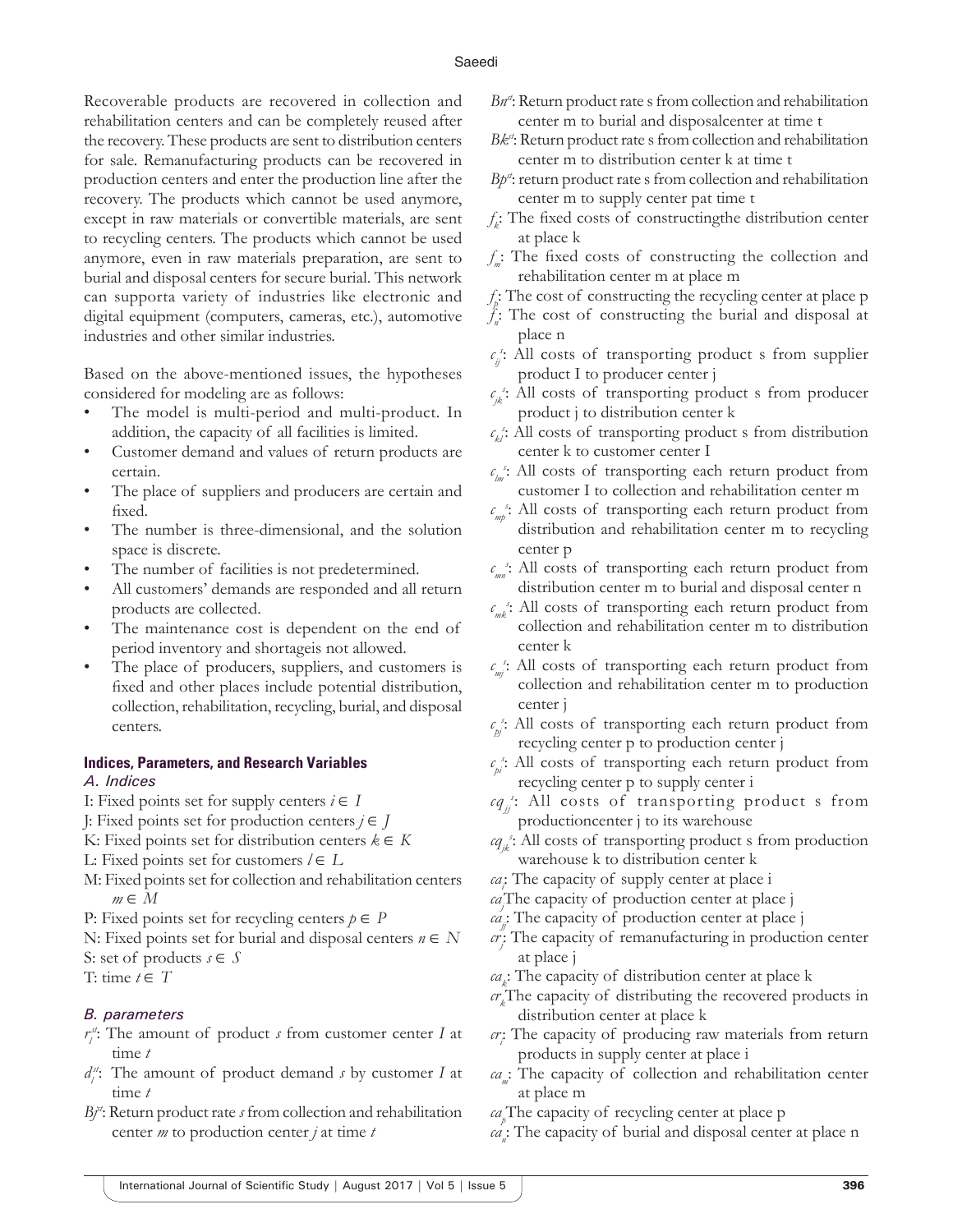- *hj^ s* : The maintenance cost of each product s in production warehouse at place j
- α *k* : The number of job opportunities created in the k-th distribution center
- α *inv*: The number of job opportunities created in the centers related to reverse logistics
- *spjs*: The average waste created in the j-th production center to produce each unit of product s
- *dp*: The average dangerous materials used in the j-th j-th production center to produce each unit of product s
- θ *w* : The weight factor of the produced waste (the weight of produced waste in the objective function)
- θ *h* : The weight factor of dangerous materials (the weight of dangerous materials in the objective function)

#### *C. Variables*

- $y_{m}$ : If the collection and rehabilitation center is established at place m at period t, its value will be 1, otherwise it will be 0.
- $y_k$ <sup>t</sup>: If the distribution center is established at place k at period t, its value will be 1, otherwise it will be 0.
- $y_n$ : If the recycling center is established at place p, its value will be 1, otherwise it will be 0.
- *y*: If the burial and disposal center is established at place n, its value will be 1, otherwise it will be 0.
- *xij st*: Thestream amount of product s from supply center i to production center j at time t
- *xjk st*: The stream amount of product from production center j to distributioncenter k at time t
- $Q_{ij}$ <sup> $d$ </sup>: The stream amount of product s from production center k to its warehouse at time t
- $x_{ki}$ <sup>t</sup>: The stream amount of product s from distribution center k to customer I at time t
- $Q_{jk}$ <sup>t</sup>: The stream amount of product from production center j to distribution center k at time t
- *xlm st*: The stream amount of return product s from customer I to collection and rehabilitation center m at time t
- *xmk st*: The stream amount of return product s from customer I to collection and rehabilitation center m to distribution center at time t
- *xmp st*: The stream amount of return product s from customer I to collection and rehabilitation center m to recycling center p at time t
- *xmn st*: The stream amount of return product s from customer I to collection and rehabilitation center m to disposal centernat time t
- *xmj st*: The stream amount of return product s from customer I to collection and rehabilitation center m to productioncenter jat time t
- *xpj st*: The stream amount of return product s from recycling center p to production center j at time t
- *xpi st*: The stream amount of return product s from recycling center p to supply center i at time t
- $U_j^s$ : The amount of remaining product s in production center warehouse j at time t

#### **The Main Structure of the Model**

The objective function of the model refers to the minimization of supply chain costs and is defined as equation 1.

$$
\min z1 = \sum_{t \in T} (\sum_{k \in K} f_k y_{kt} + \sum_{m \in M} f_m y_{mt} + \sum_{p \in P} f_p y_{pt} + \sum_{t \in T} f_n y_{nt} + \sum_{s \in S} \sum_{i \in I} c_{ij}^s x_{ij}^{st} + \sum_{s \in S} \sum_{j \in J} c q_{jj}^s Q_{jj}^{st} + \sum_{s \in S} \sum_{j \in J} \sum_{k \in K} c_{jk}^s x_{jk}^{st} + \sum_{s \in S} \sum_{j \in J} c q_{jk}^s Q_{jk}^{st} + \sum_{s \in S} \sum_{k \in K} \sum_{l \in L} c_{kl}^s x_{kl}^{st} + \sum_{s \in S} \sum_{j \in J} \sum_{k \in K} c q_{jk}^s Q_{jk}^{st} + \sum_{s \in S} \sum_{k \in K} \sum_{l \in L} c_{kl}^s x_{kl}^{st} + \sum_{s \in S} \sum_{l \in L} \sum_{m \in M} c_{lm}^s x_{lm}^{st} + \sum_{s \in S} \sum_{m \in M} \sum_{p \in P} c_{mp}^s x_{mp}^{st} + \sum_{s \in S} \sum_{m \in M} \sum_{k \in K} c_{mk}^s x_{mk}^{st} + \sum_{s \in S} \sum_{p \in P} \sum_{i \in I} c_{pi}^s x_{pi}^{st} + \sum_{s \in S} \sum_{p \in P} \sum_{j \in J} c_{pi}^s x_{pi}^{st} + \sum_{s \in S} \sum_{p \in P} \sum_{j \in J} c_{pi}^s x_{pi}^{st} + \sum_{s \in S} \sum_{p \in P} h_j^s U_j^s)
$$
\n(1)

Second objective function: This target refers to the maximization of social responsibility or social benefits.

$$
\max z2 = \sum_{t \in T} (\sum_{k \in K} \alpha_{k} y_{kt} + \sum_{m \in M} \alpha_{im} y_{mt} + \sum_{p \in P} \alpha_{im} y_{pt} + \sum_{n \in N} \alpha_{im} y_{nt})
$$
\n(2)

Third objective function: the reduction of environmental effects

$$
\min \mathcal{Z}^3 = \theta_{w} \sum_{t \in T} \sum_{j \in J} \sum_{k \in K} \sum_{s \in S} \mathcal{P}_{j}(\mathbf{x}_{jk}^{st} + \mathcal{Q}_{jk}^{st}) +
$$

$$
\theta_{k} \sum_{t \in T} \sum_{j \in J} \sum_{k \in K} \sum_{s \in S} d p_{j}(\mathbf{x}_{jk}^{st} + \mathcal{Q}_{jk}^{st})
$$
(3)

Limitations:

$$
\sum_{k \in K} x_{kl}^{st} = d_l^{st} \forall l \in L, \forall s \in S, t \in T
$$
\n<sup>(4)</sup>

$$
\sum_{m \in M} x_{lm,qs}^s = r_l^s \forall l \in L, \forall s \in S, all quality-level \tag{5}
$$

Expressions 4 and 5 guarantee that all customers' demands are satisfied in the direct stream, and all return products are collected from customers' centers in the return stream.

$$
\sum_{k \in K} x_{mk}^{st} = Bk^{st} \sum_{l \in L} x_{lm}^{st} \forall m \in M, \forall s \in S, t \in T
$$
 (6)

$$
\sum_{j \in J} x_{mj}^{st} = Bj^{st} \sum_{l \in L} x_{lm}^{st} \forall m \in M, \forall s \in S, t \in T
$$
 (7)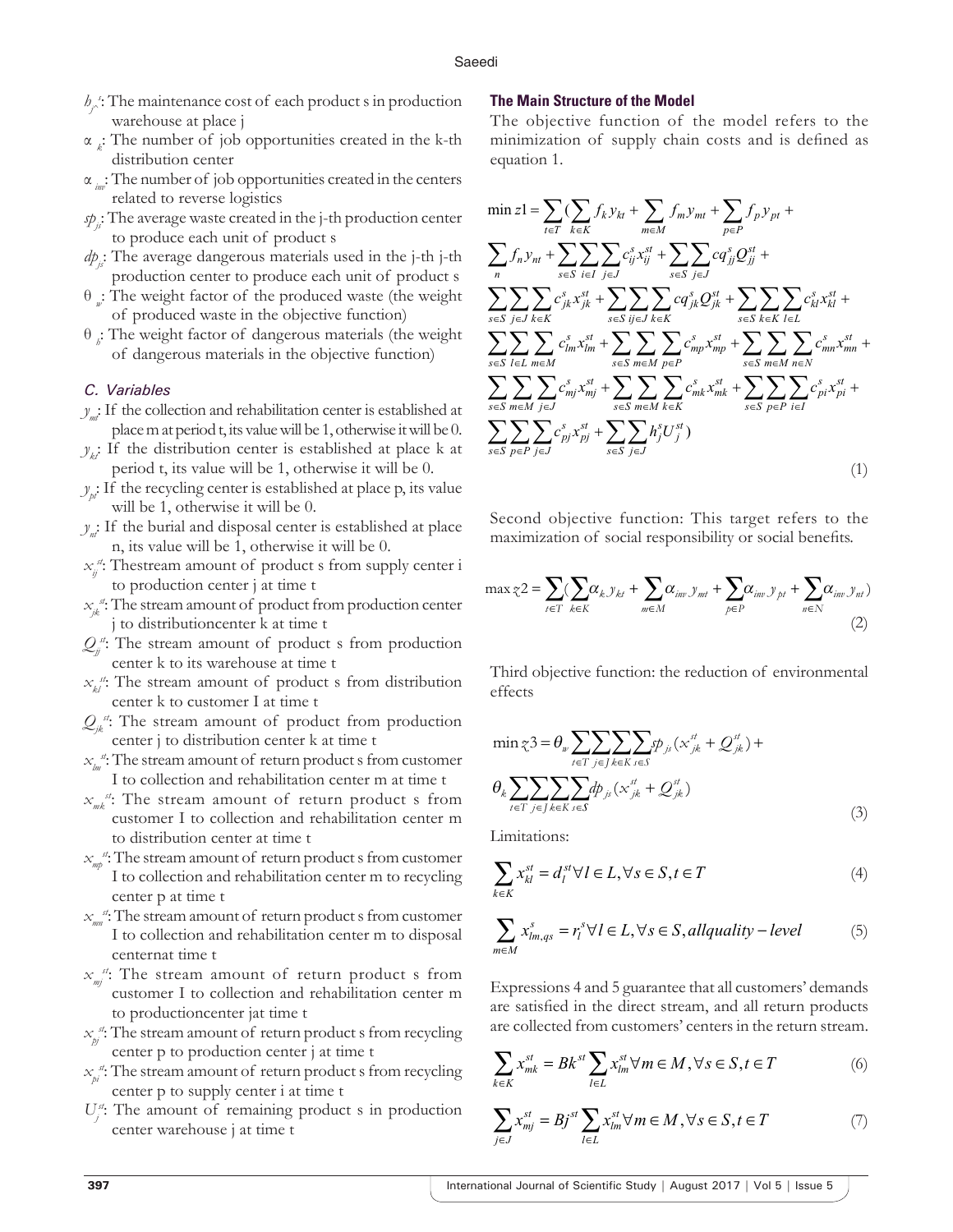$$
\sum_{i \in I} x_{mi}^{st} = Bi^{st} \sum_{l \in L} x_{lm}^{st} \forall m \in M, \forall s \in S, t \in T
$$
 (8)

$$
\sum_{n\in N} x_{mn}^{st} = Bn^{st} \sum_{l\in L} x_{lm}^{st} \forall m \in M, \forall s \in S, t \in T
$$
 (9)

$$
\sum_{j\in J} (x_{jk}^{st} + Q_{jk}^{st}) = \sum_{l\in L} x_{kl}^{st} - \sum_{m\in M} x_{mk}^{st} \forall k \in K, \forall s \in S, t \in T
$$
\n(10)

$$
\sum_{i \in I} x_{ij}^{st} + \sum_{m \in M} x_{mj}^{st} + \sum_{p \in P} x_{pj}^{st} = \sum_{k \in K} x_{jk}^{st} + Q_{jj}^{st} \forall j \in J,
$$
 (11)

 $\forall s \in S, t \in T$ 

$$
U_j^{st} = Q_{jj}^{st} - \sum_{k \in K} Q_{jk}^{st} \forall j \in J, \forall s \in S, t \in T
$$
\n
$$
(12)
$$

Limitations 6 to 12 are related to the stream balance in nodes.

$$
\sum_{k \in K} Q_{jk}^{st} \le Q_{jj}^{s} \forall j \in J, \forall s \in S, t \in T
$$
\n(13)

Expression 13 guarantees that the amount of output stream from production warehouse is less than the total input to production warehouse.

$$
\sum_{s \in S} \sum_{j \in J} x_{ij}^{st} \le ca_i \forall i \in I, t \in T
$$
\n(14)

$$
\sum_{s \in S} \sum_{k \in K} x_{jk}^{st} + \sum_{s \in S} Q_{jj}^{st} \le ca_j \forall j \in J, t \in T
$$
\n(15)

$$
\sum_{s \in S} \sum_{l \in L} x_{kl}^{st} \leq c a_k y_{kt} \forall k \in K, t \in T
$$
\n
$$
(16)
$$

$$
\sum_{s \in S} \sum_{k \in K} x_{mk}^{st} + \sum_{s \in S} \sum_{j \in J} x_{mj}^{st} + \sum_{s \in S} \sum_{n \in N} x_{mn}^{st} + \sum_{s \in S} \sum_{p \in P} x_{mp}^{st} \le ca_m y_{mt}
$$
  

$$
\forall m \in M, t \in T
$$
 (17)

$$
\sum_{s \in S} \sum_{m \in M} x_{mk}^{st} \le c r_k y_{kt} \forall k \in K, t \in T
$$
\n(18)

$$
\sum_{s \in S} \left( \sum_{m \in M} x_{mj}^{st} + \sum_{p \in P} x_{pj}^{st} \right) \le c r_j \forall j \in J, t \in T
$$
\n<sup>(19)</sup>

$$
\sum_{s \in S} \sum_{p \in P} x_{pi}^{st} \le c r_i \forall i \in I, t \in T
$$
\n(20)

$$
\sum_{s \in S} \sum_{m \in M} x_{mn}^{st} \le ca_n y_{nt} \forall n \in N, t \in T
$$
\n(21)

$$
\sum_{s \in S} \sum_{m \in M} x_{mp}^{st} \le ca_p y_{pt} \forall p \in P, t \in T
$$
\n(22)

$$
\sum_{s \in S} U_j^{st} \le ca_{jj} \forall j \in J, t \in T
$$
\n(23)

Saeedi

Expressions 14 to 23 guarantee that the stream is only between the points in which feasibility is established and the total stream in feasibility does not exceed its capacity.

$$
\sum_{k \in K} y_{kt} \ge 1 \tag{24}
$$

$$
\sum_{m \in M} y_{mt} \ge 1 \tag{25}
$$

$$
\sum_{p \in P} y_{pt} \ge 1 \tag{26}
$$

$$
\sum_{n \in N} y_{nt} \ge 1 \tag{27}
$$

Expressions 24 to 27 guarantee that at least one of the potential centers is active.

$$
Bk^{st} + Bj^{st} + Bp^{st} + Bn^{st} = 1 \forall s \in S, t \in T
$$
 (28)

Expression 28 guarantees that the total coefficients of return products are equal to 1.

$$
y_{mt}, y_{kt}, y_{pt}, y_{nt} \in \{0,1\} \forall m \in M, \forall k \in K,
$$
  
\n
$$
\forall p \in P, \forall n \in N, t \in T
$$
 (29)  
\n
$$
x_{ij}^{st}, x_{jk}^{st}, Q_{jj}^{st}, U_{j}^{st}, x_{kl}^{st}, Q_{jk}^{st}, x_{lm}^{st}, x_{mj}^{st}, x_{mk}^{st}, x_{mp}^{st}, x_{mn}^{st}
$$
  
\n
$$
\geq 0 \forall i \in I, \forall j \in J, \forall k \in K, \forall l \in L, \forall m \in M,
$$
  
\n
$$
\forall n \in N, \forall p \in P, t \in T
$$
 (30)

Limitations 29 and 30 are the logical and obvious limitations related to decision variables of the problem.

## SOLUTION ALGORITHM

In this study, the multi-objective swarm optimizationalgorithm based on Pareto archive was proposed to solve the model. The proposed structure of multi-objective PSOwas presented to optimize these objective functions considered in the model. The purpose of designing the above method is to achieve more optimal solutions or Pareto. In order to evaluate this algorithm, its output was compared to NSGA-II algorithm based on the comparative parameters of quality, diversity, and uniformity.

#### **Particle Swarm Optimization Algorithm**

Here is the general structure designed forhybrid multi-objective PSO method.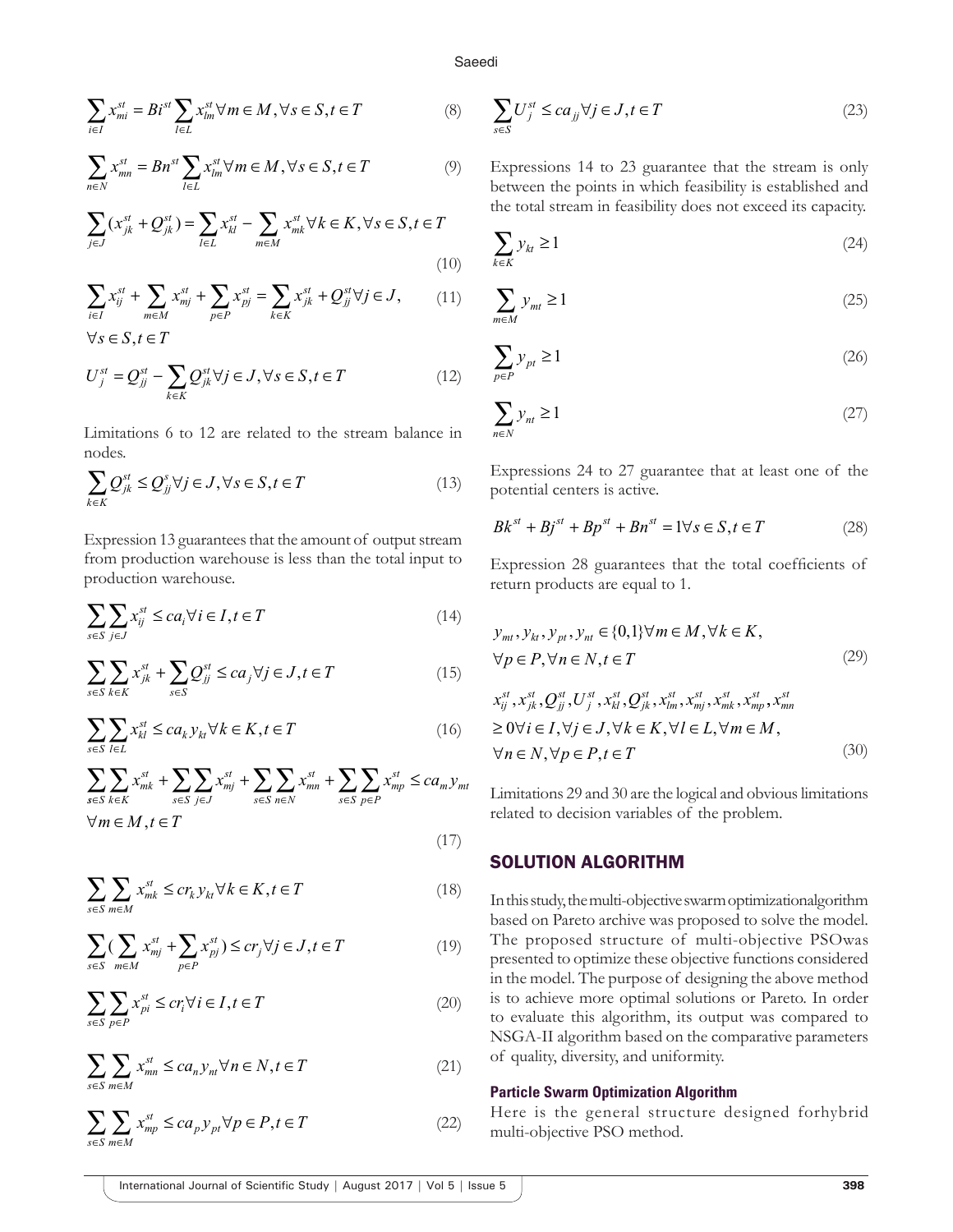## {

Generate N feasible solutions as initial population.

Apply improvement procedure for generated particles.

Apply feasibility check procedure for improved particles. Initialize  $p_{g}$  and  $p_{i}$ .

Initialize the adaptive Pareto archive set so that it is empty. While a given maximal number of iterations is not achieved Update particle by eq.(31)

Improve population of particles.

Apply feasibility check procedure.

Evaluate the updated particles to get the new and Update Pareto archive.

Select N solutions with higher quality and higher diversity as population for next generation.

```
End while
}
Return Pareto archive.
```
## }

## *Displaying the solution*

In this study, matrix was used to display each solution. Each solution includes several matrices which are designed based on the model's outputs. For example, a two-dimensional matrix with M rows and T columns was defined for  $y_{\text{mt}}$ . In addition, a four-dimensional matrix with I\*J\*S\*T dimensions was defined for  $x_{ij}$ <sup>st</sup> Thus, the matrix will be defined for other outputs.

## *Producing the initial solutions*

In this study, a neighborhood search method was used to produce initial solutions. In this method, four operators were used in parallel. In each neighborhood search function, one solution was sent to the first step. The relevant operator was applied on the solution to obtain the solution neighborhood. After producing all neighborhood solutions, the solution with higher quality and higher diversity was selected based on Deb rule (2002) and added to the initial solutions population in case of no iteration. Here, the structure of solution search operators is explained.

Operator 1: an index i isproduced randomly in the uniform range  $[1.m]$  (m= the number of collection and rehabilitation centers) and if  $y_m(i)$  value is one and there are other homes with value 1,  $y_m(i)$  value will be changed to zero, and the correction procedure will be applied on the matrices related to this solution to correct them based on the model limitations. If  $y_m(i)$ value is 0, it will be converted to 1, and the correction procedure will be applied on other matrices to change them based on limitations.

Operator 2: an index i is produced randomly in the uniform range  $[1.n]$  ( $n=$  the number of disposal centers) and if  $y_n(i)$  value is one, and there are other homes with value  $1, y_n(i)$  value will be changed to zero. If  $y_n(i)$  value is 0, it will be changed to 1.

Operator 3: an index i is produced randomly in the uniform range  $[1,p]$  ( $p=$  the number of recycling centers) and if  $y_p(i)$  value is one, and there are other homes with value 1,  $y_p(i)$  value will be changed to zero. If  $y_p(i)$  value is 0, it will be changed to 1.

Operator 4: an index i is produced randomly in the uniform range  $[1,k]$  (k= the number of distribution centers) and if  $y_k(i)$  value is one, and there are other homes with value  $1, y_k(i)$  value will be changed to zero. If  $y_k(i)$  value is 0, it will be changed to 1.

It should be noted that the correction procedure was applied on other matrices at the end of each explained operator to change them based on limitations.

## *Improvement procedure*

Improvement procedure designed in this study was based on variable neighborhood search (VNS). In this regard, four variable neighborhood structures (NSS) were designed. These structures were combined to VNS structure. The neighborhood search structures (solution) explained in the previous section which was combined to each other as VNS structure is as follows:

{for each input solution s  $K=1$ While the stopping criterion is met do S1=Apply mutation type k S=Acceptance methode(S,S1) If s is improved then  $K=1$ Else  $K=k+1$ If k=5 then  $K=1$ Endif End while}

As the above structure shows, the acceptance procedure was applied on the obtained solution and the previous solution after applying the neighborhood search to select one of the two solutions for the next VNS iteration. For the acceptance procedure, the dominated solution was selected among the two solutions by using non-dominated relations.

## *Updating the particles*

Genetic algorithm operators were used to update the particles (Tavakoli Moghadam, 2011). Particles were updated based on the following equation:

$$
x_i^{t+1} = (x_i^t - p_i^t) + (x_i^t - p_g^t) + x_i^t
$$
\n(31)

In the above equation,

 $x_i^{t+1}$ : The i-th particle in the t+1<sup>th</sup> iteration (generation)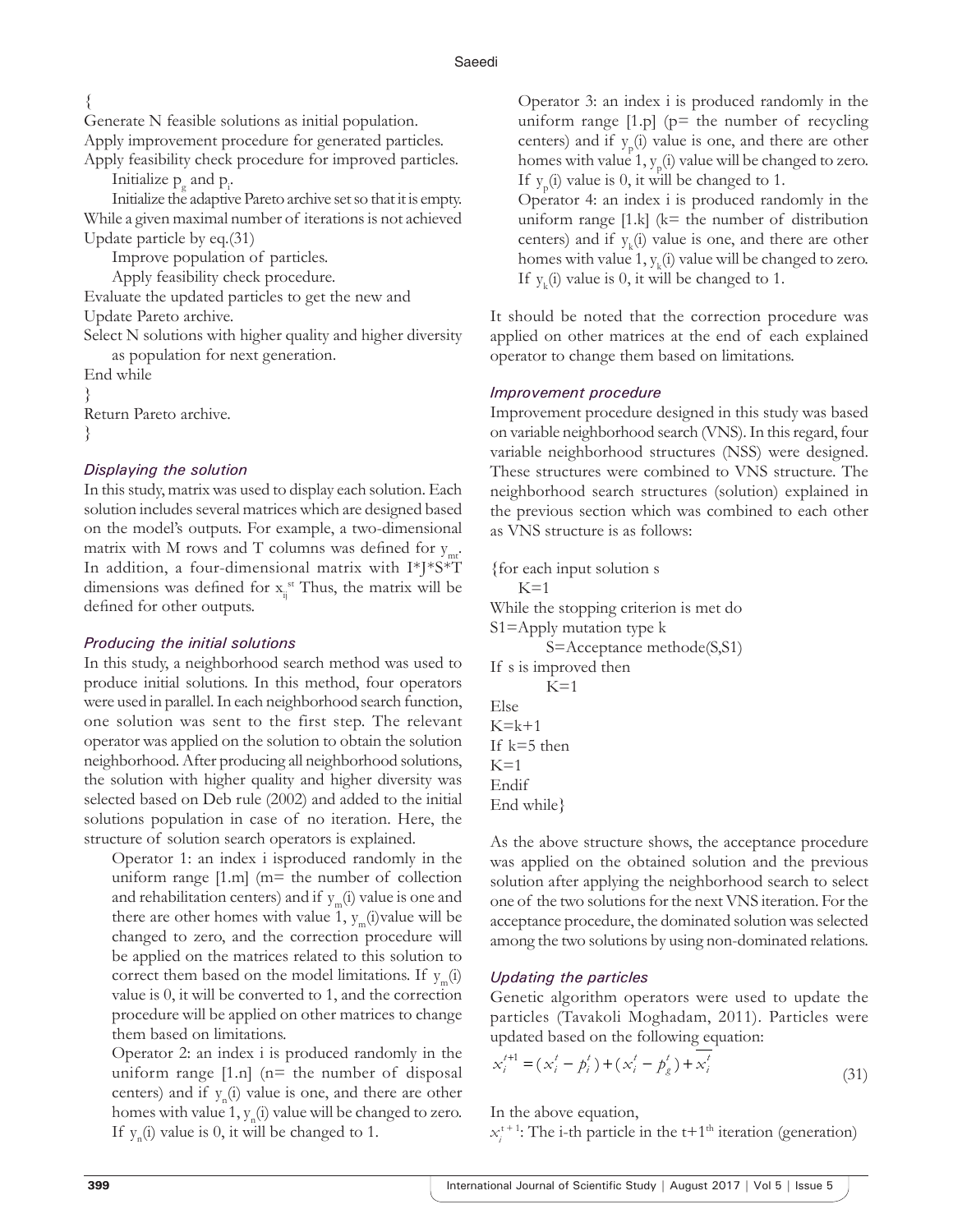$x_i'$ : The i-th particle in the t+1<sup>th</sup> iteration

- *pi t* : The best solution to which the i-th particle was reached so far (to this generation)
- $p_g$ <sup>t</sup>: The best solution that has been found so far
- $x_i^t$ : The neighborhood of  $x_i^t$  that was produced by

mutation operator

'-':The sign of crossover operator

'+': The sign of selection

In fact, five solutions were produced to achieve the i-th solution in the t-1<sup>th</sup> iteration: two solutions were the results of the crossover operator between  $x_i$  and  $p_i$ . Two others were related to the crossover operator on  $x_i^{\prime}$  and  $p_f^{\prime}$ , and the other one was the result of applying mutation operator on *xi t* . Finally, among these five solutions, the one with higher diversity and higher quality was selected as $x_i^{t+1}$ . In fact, in this formula  $p_i$  and  $p_i$  were used for achieving the solutions of the next iteration.

Crossover operator: The crossover operator designed in this algorithm is a single-point parent. Other variables were produced basedon children and other model limitations.

Mutation operator: The mutation operator used in formula 31 for updating the particles was the same variable neighborhood search (VNS) explained fully in the last section.

## Updating  $p^{\, t}_{i}$  and  $p^{\, \, t}_{g}$

For the i-th particle, if there is a neighborhood better than p<sub>i</sub>among the neighborhoods found for this solution, pi will be replaced, otherwise it will remain unchanged. In addition, if the best solution is better than  $p_g$  among all solutions found so far, p<sub>g</sub>will be replaced; otherwise, it will remain unchanged.

#### *Updating pareto archive*

A set called Pareto archive was considered in the proposed algorithm which keeps the non-dominated solutions produced by the algorithm. This set was updated inthe iteration of the algorithm. The produced solutions wereplaced in a solution pool to be ranked. Then, from the pool, the solutions in the first rank or the same non-dominated solutions were selected and considered as the new Pareto archive.

#### *Selecting the solution*

In this study, the solutions in the population of the iteration described in 4.1.6and the new solutions produced by the algorithm were placed ina solution pool to select the next iteration population. After ranking and calculating the crowding distance for each solution based on its rank, N solutions with higher quality and higher diversity were selected as the next iteration population of the algorithm by using Deb rule (2002).

## COMPUTATIONAL RESULTS

In this study, the particle swarm optimization and NSGA-II algorithms were implemented in MATLAB software to test their efficiency. Then, the obtained results were compared to each other basedon the comparative parameters of quality, uniformity, diversity, and solving time. It should be noted that all computations were done by computer 1TB -R5 M335 4 GB Core.

#### **Comparative Parameters**

In this study, three parameters as explained below were studied to make the comparison.

Quality: this parameter compares the quality of Pareto solutions obtained by each method and determines the percentage of solutions at rank 1 belonging to each method. If the percentage increases, the quality of the algorithm will rise.

Spacing: it tests the distribution uniformity of the obtained Pareto solutions in the solutions border. This parameter is defined as follows:

$$
s = \frac{\sum_{i=1}^{N-1} |d_{mean} - d_i|}{(N-1) \times d_{mean}}
$$

In the above equation, *di* shows the Euclidean distance between the two adjacent non-dominated solutions and *dmean* shows the mean values of *di* .

Diversity: this parameter is used for determining the amount of non-dominated solutions found on the optimal border. Diversity is defined as follows:

$$
D = \sqrt{\sum_{i=1}^{N} \max(||x_t^i - y_t^i||)}
$$

In the above equation,  $\left\| x_t^i - y_t^i \right\|$  shows the Euclidean distance between the two adjacent solutions of  $x_i^i$  and  $y_i^i$  on the optimal border.

#### **Experimental Problems**

In this study, several experimental problemswere designed in the groups of small, medium, and large. Since there is no sample problem in the literature to cover all model's parts, some experimental problems of previous studies were selected, and their sample problems were used. Thus, some parameters which were not covered by these studies were selected randomly. Furthermore, the previous studies were reviewed to determine some other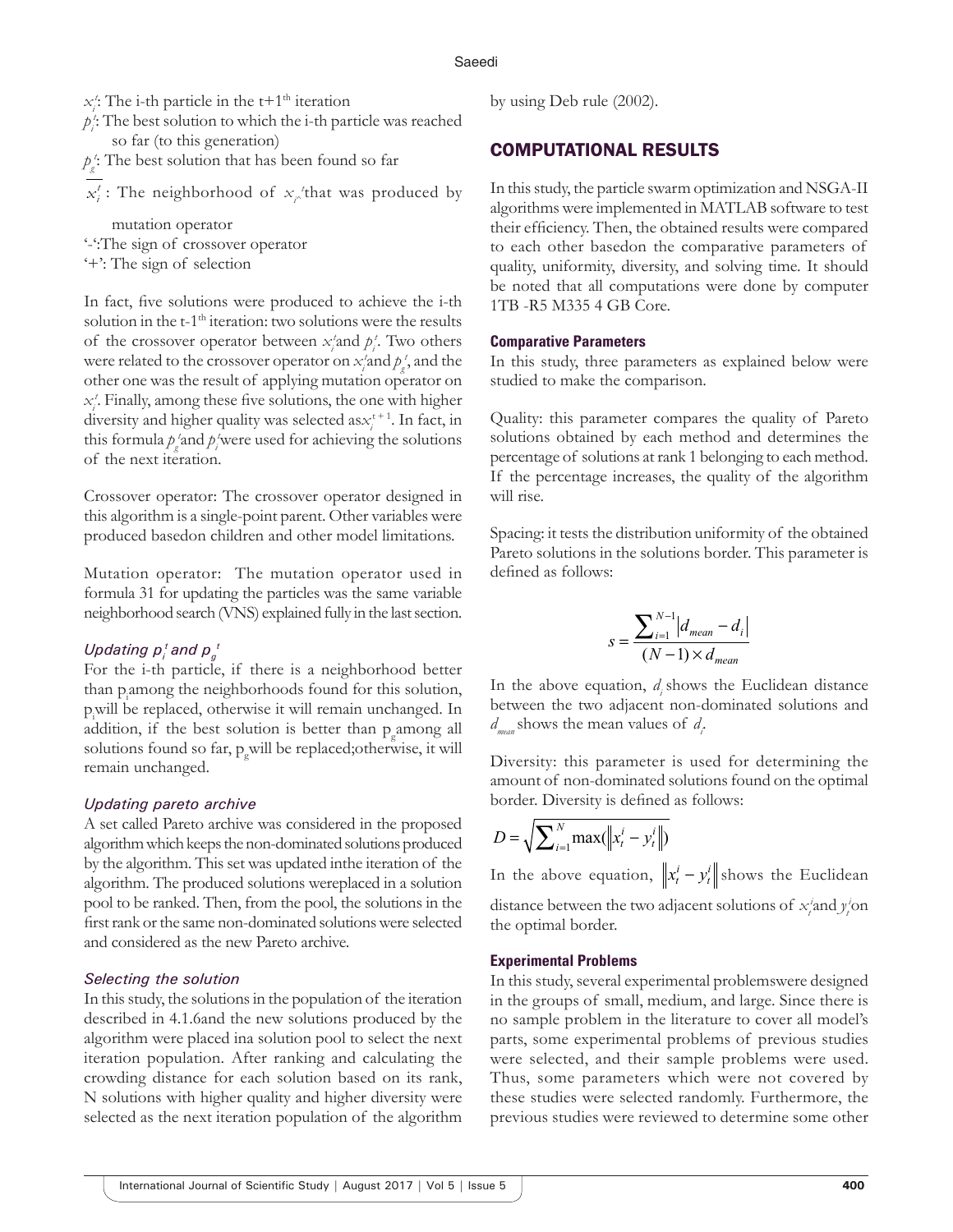experimental problems. Based on the size range of the problems selected in these studies, the experimental problems were designed.

## COMPUTATIONAL RESULTS

In order to solve the problems by using PSO and NSGA-II algorithms, the model and algorithm parameters were adjusted as follows:

- The demand amount of customer *I* was considered from product *s* in the uniform range of [50,100].
- The capacity of all supply centers was 6000; the capacity of all production centers was 9000; the warehouse capacity of all manufacturing centers was 5000, the capacity of remanufacturing the goods in all production centers was 4000; the capacity of all distribution centers was 4000; the capacity of distributing used products in all distribution centers was 4000; the capacity of manufacturing the new materials obtained from secondhand products in all supply centers was 3000; the capacity of collection/ rehabilitation centers was in the uniform range of [2000,4000]; recycling was in the uniform range of 4000 to 6000; and the capacity of disposal centers was in the uniform range of [2000,4000].
- The cost of establishing disposal centers was in the uniform range of [4000,6000]; the cost of establishing collection/rehabilitation centerswas in the uniform range of [8000,10000]; and recycling centers was in the

uniform range of[12000,16000]. In addition, the cost of establishing distribution centers was in the uniform range of[5000,10000].

- The amount of return products from collection centers to other centers was produced randomly in the range of 0 to 1.
- The amount of return products from customers was produced randomly in the uniform range of [0,50].
- All transportation costs wereproduced randomly in the uniform range of [1,1000].
- The costs of maintaining the inventory was considered in the uniform range of[400,600].
- The number of job opportunities created in all centers was produced in the uniform range of[30, 60].
- The produced average waste was considered as 10% of the production rate.
- The produced average dangerous materials were considered as 15% of the production rate.
- The weight factors values of the produced waste, dangerous materials, and damage to workforce was calculated based on the defined mean values for producing the waste and dangerous materials.
- The size of population and number of iteration for both algorithms were respectively 200 and 500. Mutation and crossover rate for implementing NSGA-II algorithms were respectively 0.1 and 0.8.

After adjusting the parameters, the sample problems were solved by the two algorithms and their results were explained below. It should be noted that S/J/

| <b>Table 1: Solving small problems</b> |                       |                       |                         |                       |                       |                  |  |  |
|----------------------------------------|-----------------------|-----------------------|-------------------------|-----------------------|-----------------------|------------------|--|--|
| Prob.                                  | <b>PSO</b>            |                       |                         | <b>GA</b>             |                       |                  |  |  |
|                                        | <b>Quality metric</b> | <b>Spacing metric</b> | <b>Diversity metric</b> | <b>Quality metric</b> | <b>Spacing metric</b> | Diversity metric |  |  |
| 1/2/2/2/2/2/2                          | 79.52                 | 1.34                  | 513.7                   | 20.47                 | 0.79                  | 306.6            |  |  |
| 1/2/2/2/3/3/3                          | 69.73                 | 1.5                   | 510.5                   | 30.27                 | 1.03                  | 313.4            |  |  |
| 1/2/2/2/4/4/4                          | 83.41                 | 0.84                  | 542.2                   | 16.59                 | 0.51                  | 329.3            |  |  |
| 1/2/2/2/5/5/5                          | 100                   | 0.97                  | 539.4                   | 0                     | 0.85                  | 343.2            |  |  |

## **Table 2: Solving medium problems**

| Prob.          |                       | <b>PSO</b>            |                         | <b>GA</b>             |                       |                         |  |
|----------------|-----------------------|-----------------------|-------------------------|-----------------------|-----------------------|-------------------------|--|
|                | <b>Quality metric</b> | <b>Spacing metric</b> | <b>Diversity metric</b> | <b>Quality metric</b> | <b>Spacing metric</b> | <b>Diversity metric</b> |  |
| 1/3/7/7/7/5/4  | 76.27                 | 1.35                  | 1399.1                  | 23.73                 | 1.03                  | 969.1                   |  |
| 2/3/7/7/7/5/4  | 87.13                 | 0.98                  | 3167.8                  | 12.87                 | 0.73                  | 1931.4                  |  |
| 3/3/7/7/7/5/4  | 88.76                 | 1.11                  | 4596.9                  | 11.24                 | 0.45                  | 1671.7                  |  |
| 1/6/8/10/8/6/5 | 96.99                 | 1.05                  | 1368.3                  | 3.01                  | 0.71                  | 1857.2                  |  |
| 2/6/8/10/8/6/5 | 81.99                 | 0.81                  | 2436.7                  | 18.01                 | 0.84                  | 1643.7                  |  |
| 3/6/8/10/8/6/5 | 75.79                 | 1.25                  | 3857.3                  | 24.21                 | 0.49                  | 2245.7                  |  |
| 1/7/9/15/9/7/7 | 92.11                 | 0.58                  | 4028.1                  | 7.89                  | 0.83                  | 2784.5                  |  |
| 2/7/9/15/9/7/7 | 91.41                 | 0.84                  | 2464.2                  | 8.59                  | 0.77                  | 3740.5                  |  |
| 3/7/9/15/9/7/7 | 100                   | 1.07                  | 7895.4                  | 0                     | 0.69                  | 4540.7                  |  |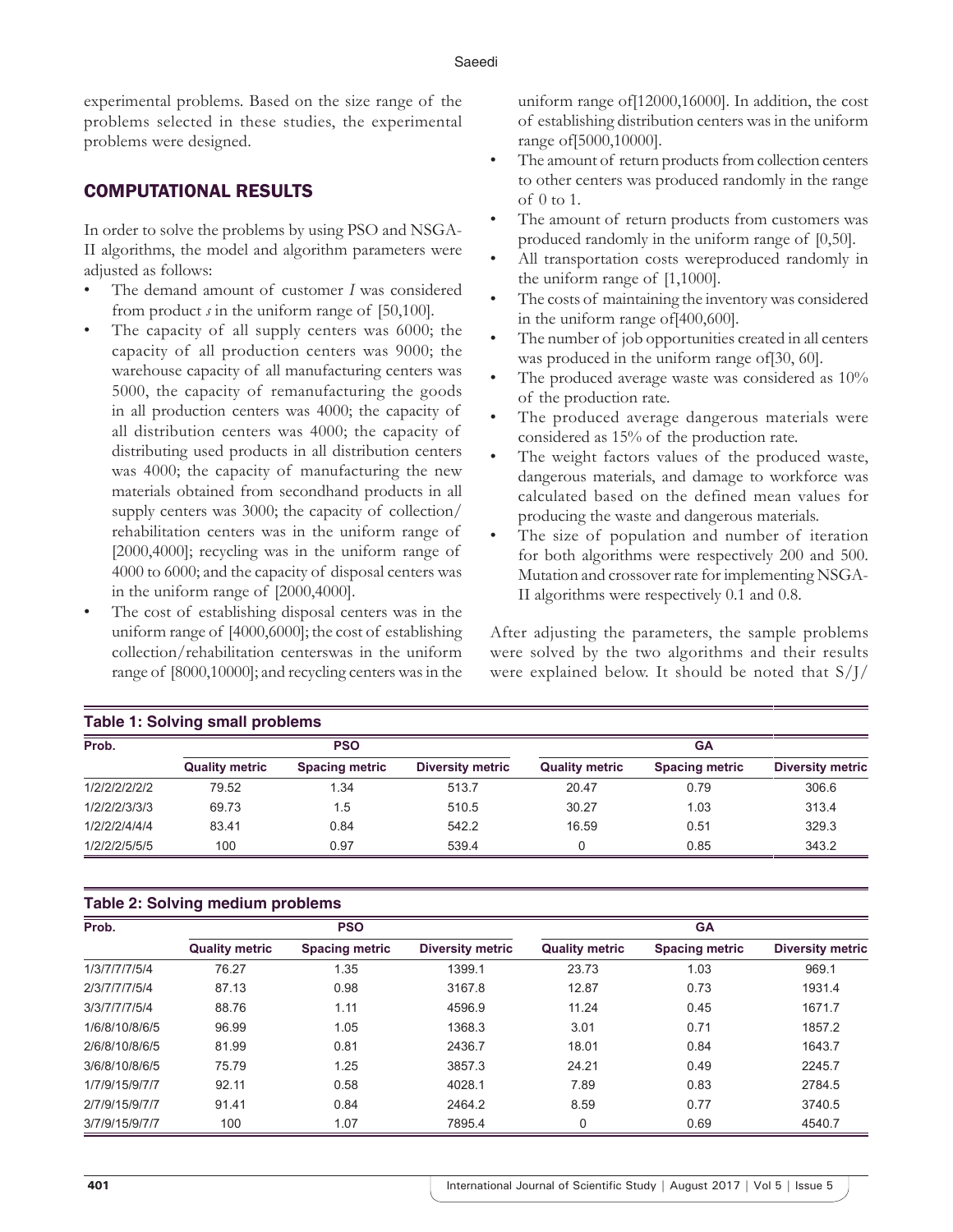| <b>Table 3: Solving big problems</b> |                       |                       |                         |                       |                       |                         |  |
|--------------------------------------|-----------------------|-----------------------|-------------------------|-----------------------|-----------------------|-------------------------|--|
| Prob.                                | <b>PSO</b>            |                       |                         | <b>GA</b>             |                       |                         |  |
|                                      | <b>Quality metric</b> | <b>Spacing metric</b> | <b>Diversity metric</b> | <b>Quality metric</b> | <b>Spacing metric</b> | <b>Diversity metric</b> |  |
| 1/10/20/30/16/7/6                    | 100                   | 0.96                  | 7678.9                  | $\Omega$              | 0.52                  | 5739.3                  |  |
| 2/10/20/30/16/7/6                    | 81.53                 | 1.12                  | 7945.1                  | 18.47                 | 0.71                  | 5858.5                  |  |
| 3/10/20/30/16/7/6                    | 100                   | 1.17                  | 8939.5                  | $\mathbf 0$           | 0.74                  | 6619.7                  |  |
| 1/15/40/70/35/12/10                  | 100                   | 1.02                  | 8393.8                  | $\Omega$              | 0.66                  | 6941.2                  |  |
| 2/15/40/70/35/12/10                  | 93.11                 | 0.98                  | 9116.3                  | 6.89                  | 0.77                  | 8456.2                  |  |
| 3/15/40/70/35/12/10                  | 88.61                 | 0.89                  | 9253.7                  | 11.39                 | 0.54                  | 8564.6                  |  |
| 1/15/45/90/40/15/13                  | 85.13                 | 1.24                  | 9894.1                  | 14.87                 | 0.67                  | 9391.2                  |  |
| 2/15/45/90/40/15/13                  | 86.37                 | 0.71                  | 10291.6                 | 13.89                 | 0.62                  | 9472.9                  |  |
| 3/15/45/90/40/15/13                  | 100                   | 0.97                  | 10749.4                 | $\Omega$              | 0.78                  | 9248.8                  |  |

 $K/L/M/P/N$  symbol was used to display the sample parameters. S is the number of products, J is the number of production centers, K is the number of distribution centers, M is the number of collection centers, P is the number of recycling centers, and N is the number of burial and disposal centers. It should be noted that the number of supply centers for small problems was 1, whilethe numbers for medium and large problems were respectively 2 and 5.

The results obtained from the two algorithms were compared to each other based on the comparative factors of quality, diversity, and uniformity. The comparative results indicated that PSO algorithm has always a higher ability in producing the solutions with higher quality than NSGA-II algorithm. In addition, PSO algorithm can produce the solutions with higher diversity than NSGA-II algorithm. In other words, PSO algorithm has a higher ability in discovering and extracting the feasible area of solution than NSGA-II algorithm. However, NSGA-II algorithmproduces the solutions with higher uniformity than PSO algorithm. Furthermore, the time to implement PSO algorithm is more than NSGA-II algorithm.

#### **CONCLUSION**

In this study, a three-objective model for the integrated closed-loop supply chain was studied. In this model, social responsibilities were considered. The objectives considered for the proposed model were minimizing the supply chain costs, maximizing social responsibility or social benefits, and minimizing the environmental effects. PSO algorithm based on Pareto archive was designed to solve the model for small, medium, and big sample problems. In addition, the results of the proposed algorithm were compared to the results of NSGA-II algorithm to study the parameters of the suggested algorithm. The results of problem solving by the above-mentioned algorithms showed that PSO algorithm has a higher ability in achieving the solutions with higher quality and higher diversity than NSGA-II algorithm.

#### REFERENCES

- Longoni, A., Cagliano, R., Golini, R. (2014). Developing sustainability in global manufacturing networks: The role of site competence on sustainability performance. Int. J. Production Economics, 147, 448–459.
- Bijoylaxmi, S., Ul Islamb, J., Rahmanc, Z. (2015). Sustainability, social responsibility and value co-creation: A case study based approach. Procedia - Social and Behavioral Sciences, 189, 314 – 319.
- Reverte, E. G. o.-M., Juan Gabriel Cegarra-Navarro. (2015). The influence of corporate social responsibility practices on organizational performance: evidence from Eco-Responsible. Spanish firms corporate social responsibility. Journal of Cleaner Production, 1-15.
- Hsueh, (2015). A bilevel programming model for corporate social responsibility collaboration in sustainable supply chain management. Transportation Research Part E, 73, 84–95.
- Brandenburg, M., Govindan, K., Sarkis, J, Seuring, S. (2014). Quantitative models for sustainable supply chain management: Developments and directions. European Journal of Operational Research, 233, 299–312.
- MCarmen Suescun Pozas, Nicole Marie Lindsay, Marı´a Isabel du Moncea arı´a del (2015) 'social responsibility and extractives industries in Latin America and the Caribbean: Perspectives from the ground. The Extractive Industries and Society, 2, 93–103.
- Serhan Çiftçioğlu, Maryam Almasifard. (2015). The Response of Consumption to Alternative Measures of Financial Development and Real Interest Rate in a Sample of Central and East European Countries. Journal of Economics and Development Studies, June 2015, Vol. 3, No. 2, pp. 1-6
- Hussain, A. A., Manoj Kumar Tiwari. (2015). An ISM-ANP integrated framework for evaluating alternatives for sustainable supply chain management. Applied Mathematical Modelling.
- Saeidi, S.P., Sofiana, S., Saeidi, P., Saeidi, S.P (2014). How does corporate social responsibility contribute to firm financial performance? The mediating role of competitive advantage, reputation, and customer satisfaction. Journal of Business Research.
- S.X S. Zeng a, H.Y. Ma a, H. Lin a, R.C. Zeng b, Vivian W.Y. Tam. (2014). Social responsibility of major infrastructure projects in China. International Journal of Project Management.
- Maryam Almasifard, Mohammadhossein Saeedi. (2017). Financial Development and Consumption. International Conference on Education, Economics and Management Research (ICEEMR 2017), Vol. 95, pp. 510-512.
- Deb, K., et al., A fast and elitist multiobjective genetic algorithm: NSGA-II. IEEE transactions on evolutionary computation, 2002. 6(2): p. 182-197.
- Vahdani, B. 2015. "An Optimization Model for Multi-objective Closed-loop Supply Chain Network under uncertainty: A Hybrid Fuzzy-stochastic